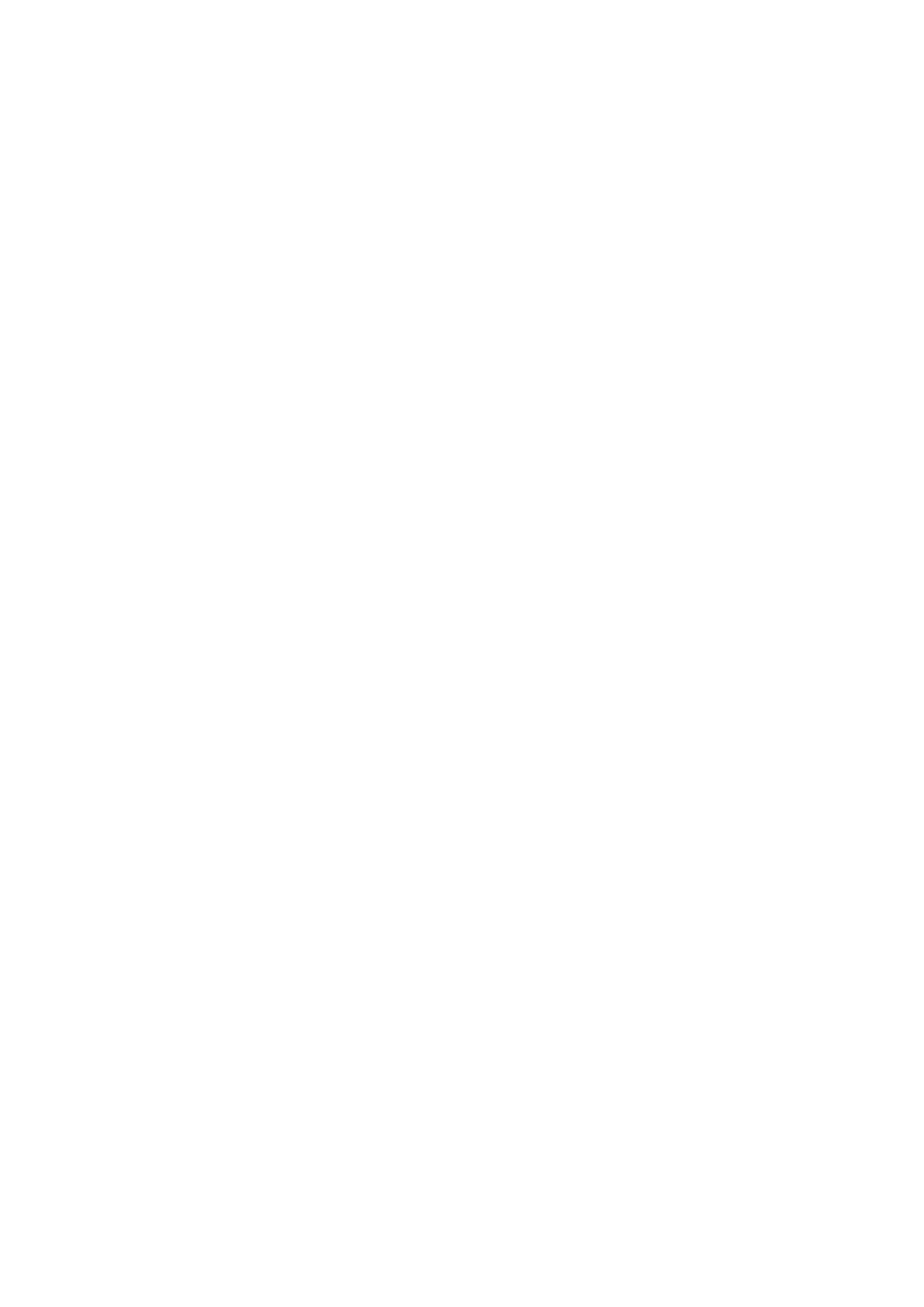*I certify that this public bill, which originated in the Legislative Assembly, has finally passed the Legislative Council and the Legislative Assembly of New South Wales.*

> *Clerk of the Legislative Assembly. Legislative Assembly, Sydney, , 2011*



New South Wales

# **Protection of the Environment Legislation Amendment Bill 2011**

Act No , 2011

An Act to amend environment protection legislation to create the office of Chairperson of the Environment Protection Authority and to make further provision with respect to the notification and management of pollution incidents; and for other purposes.

*I have examined this bill and find it to correspond in all respects with the bill as finally passed by both Houses.*

*Assistant Speaker of the Legislative Assembly.*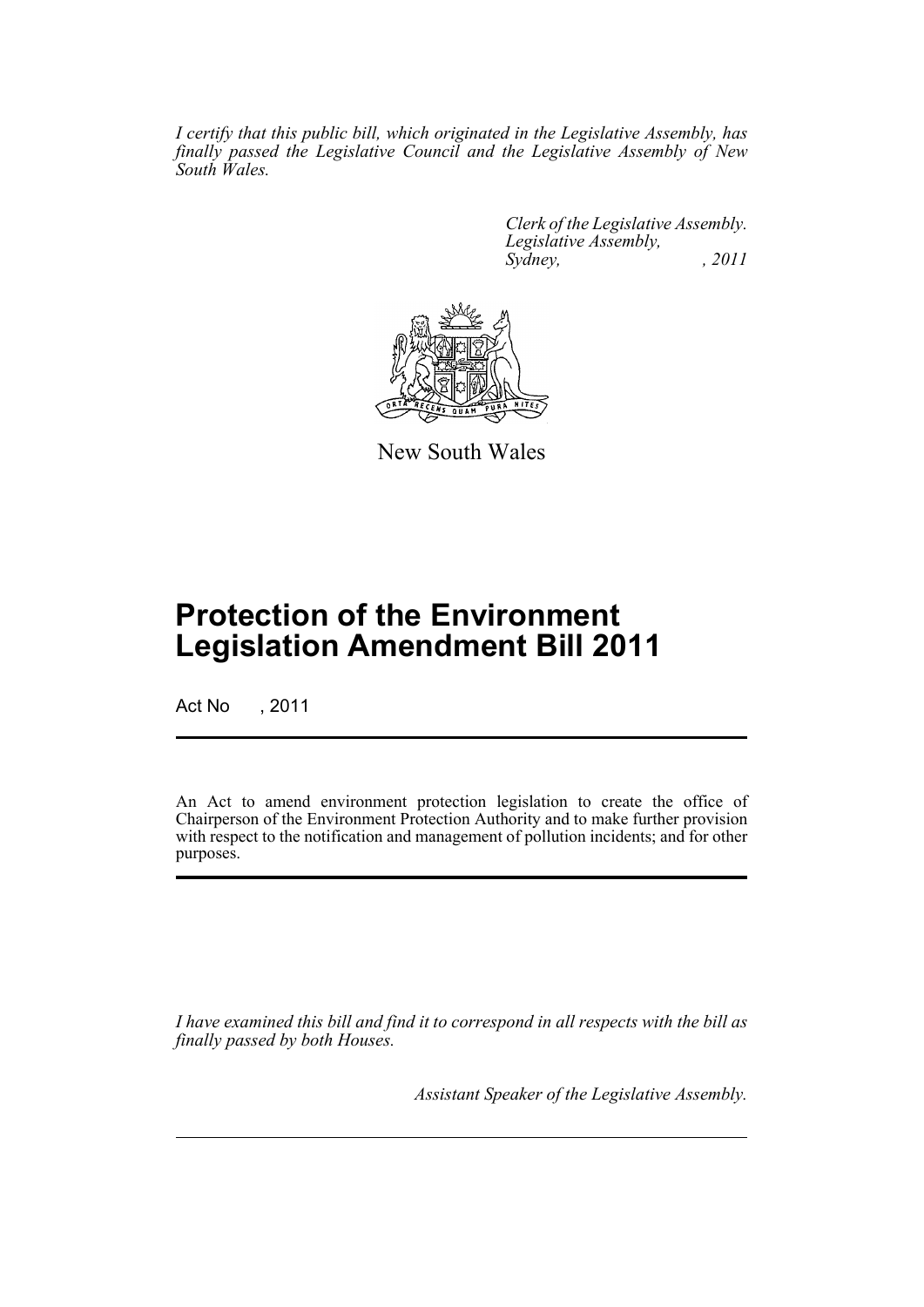# <span id="page-3-0"></span>**The Legislature of New South Wales enacts:**

# **1 Name of Act**

This Act is the *Protection of the Environment Legislation Amendment Act 2011*.

## <span id="page-3-1"></span>**2 Commencement**

This Act commences on a day or days to be appointed by proclamation.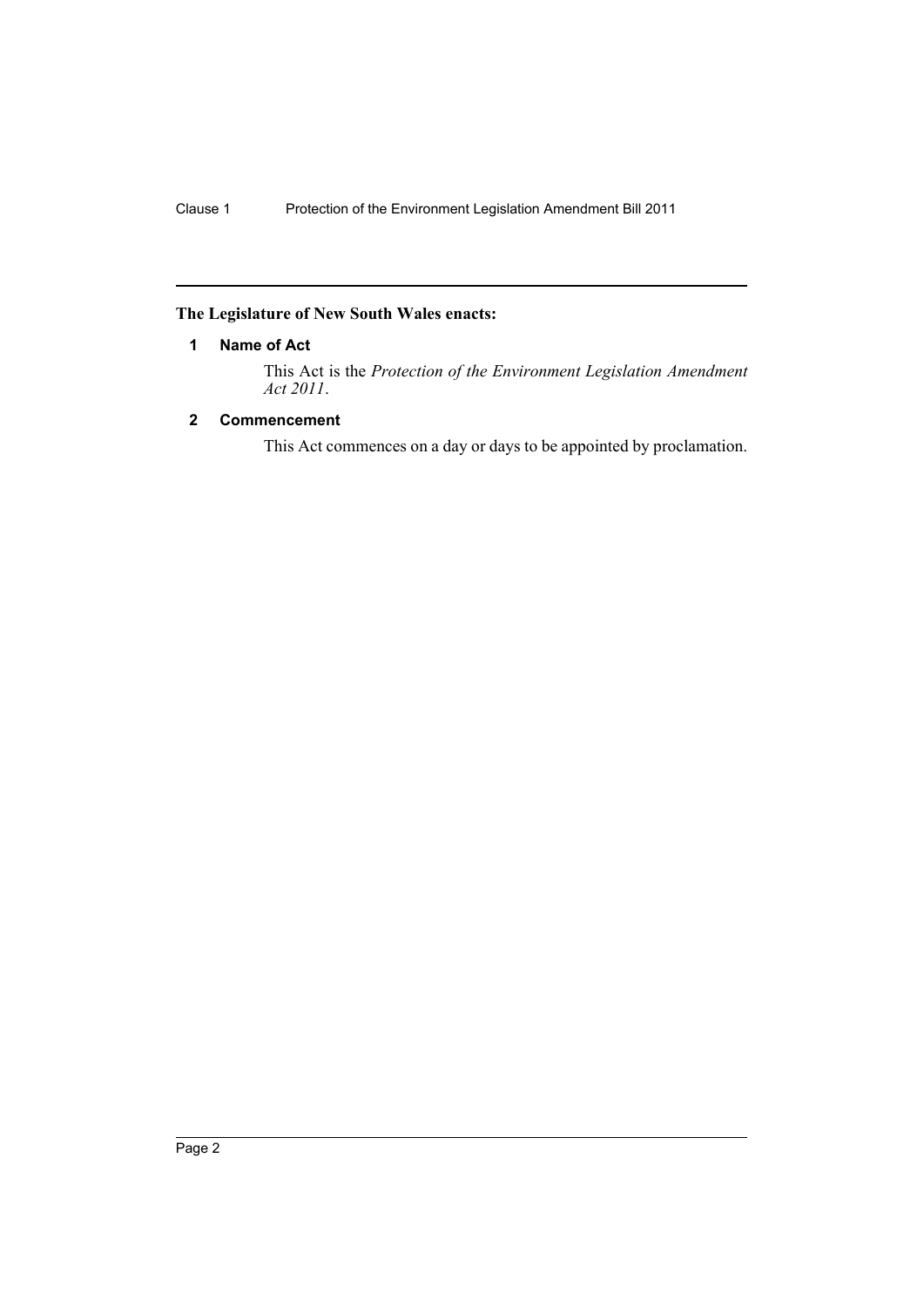Amendment of Protection of the Environment Administration Act 1991 No 60 Schedule 1

# <span id="page-4-0"></span>**Schedule 1 Amendment of Protection of the Environment Administration Act 1991 No 60**

#### **[1] Section 3 Definitions**

Insert in alphabetical order in section 3 (1):

*Chairperson* means the Chairperson of the Authority appointed under section 18.

#### **[2] Section 3 (1), definition of "Director-General"**

Omit the definition.

#### **[3] Sections 14, 19 (Chairperson to manage and control affairs of Authority), 21 (1A), (2) (b) and (3) (d), 24 (1) (a), 35 (1) and 36 and clause 1 (definition of "appointed member") of Schedule 1**

Omit "Director-General" wherever occurring. Insert instead "Chairperson".

#### **[4] Section 15 Establishment of Board**

Omit section 15 (2) and (3). Insert instead:

- (2) The Board is to consist of 5 members, being:
	- (a) the Chairperson, and
	- (b) 4 part-time members appointed by the Governor on the recommendation of the Minister.
- (3) Of the part-time members:
	- (a) 1 is to have expertise in the area of environmental science, and
	- (b) 1 is to have expertise in environmental law, and
	- (c) 1 is to have expertise in corporate, financial and risk planning and management, and
	- (d) 1 is to have expertise in business.

#### **[5] Section 16 Functions of Board**

Insert after section 16 (a):

(b) to oversee the effective, efficient and economical management of the Authority,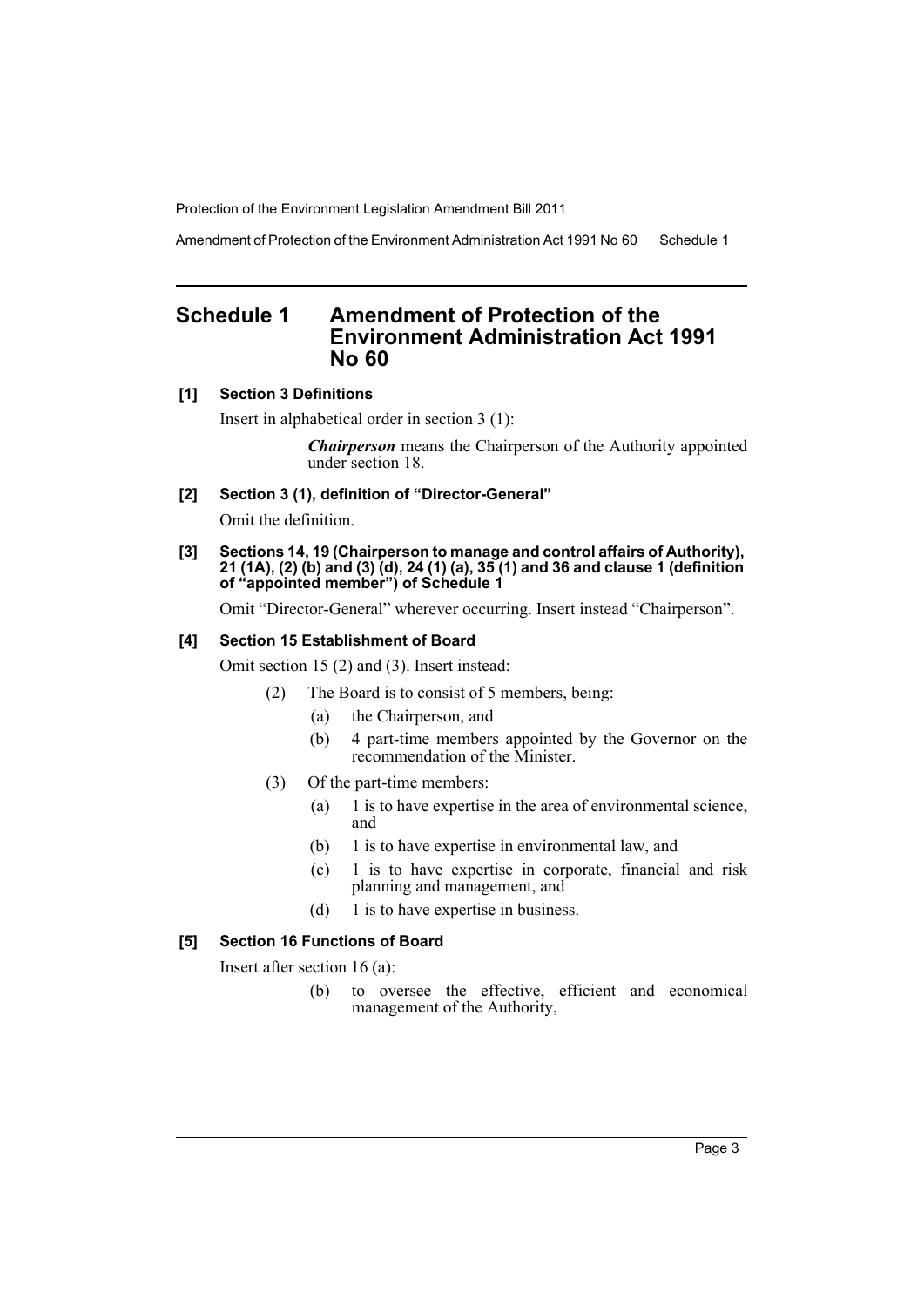Schedule 1 Amendment of Protection of the Environment Administration Act 1991 No 60

#### **[6] Section 16 (2)–(6)**

Insert at the end of section 16:

- The Board is not subject to the control and direction of the Minister in the exercise of any of its functions.
- (3) The Board is, on an annual basis, to provide the Minister with a statement that contains or addresses the following matters:
	- (a) an assessment of the success of the Authority in reducing risks to human health and in preventing the degradation of the environment and whether the level of environmental protection achieved by the Authority is satisfactory in comparison with other Australian jurisdictions,
	- (b) an assessment of the performance by those industries regulated by the Authority in reducing risks to human health and in preventing the degradation of the environment, and the impact that those industries have on the environment,
	- (c) recommendations for improving the Authority's performance, and the performance of the industries regulated by the Authority, in relation to the matters referred to in paragraphs (a) and (b),
	- (d) such other matters as may be prescribed by the regulations.
- (4) The Minister must table a copy of the statement under this section in both Houses of Parliament within one month after the Minister receives it.
- (5) If a House of Parliament is not sitting when the Minister seeks to table a copy of the statement to it, the Minister may present copies of the statement to the Clerk of the House concerned.
- (6) The statement:
	- (a) on presentation and for all purposes is taken to have been tabled in the House, and
	- (b) may be printed by authority of the Clerk of the House, and
	- (c) if printed by authority of the Clerk, is for all purposes taken to be a document published by or under the authority of the House, and
	- (d) is to be recorded:
		- (i) in the case of the Legislative Council—in the Minutes of the Proceedings of the Legislative Council, and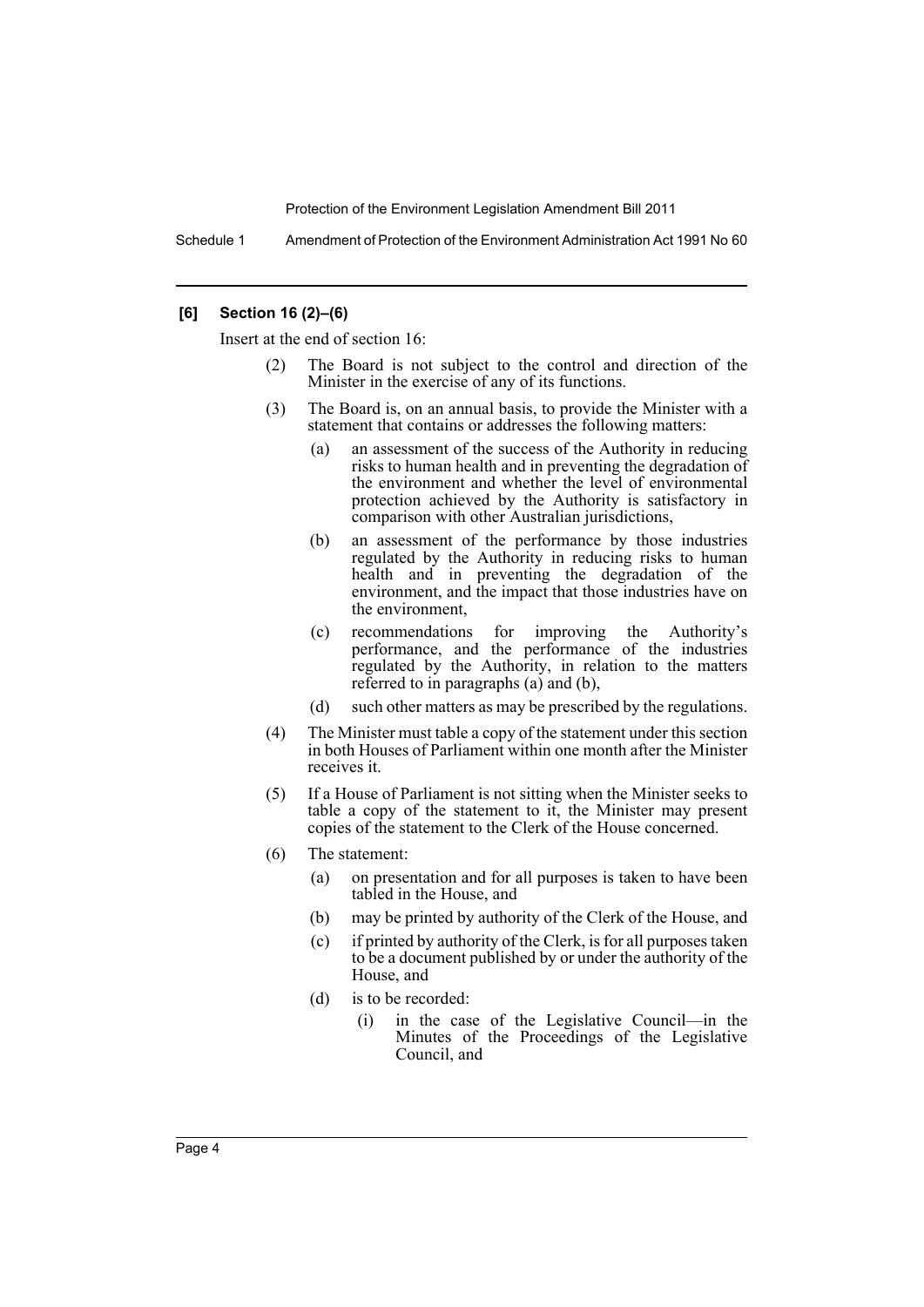Amendment of Protection of the Environment Administration Act 1991 No 60 Schedule 1

(ii) in the case of the Legislative Assembly—in the Votes and Proceedings of the Legislative Assembly, on the first sitting day of the House after receipt of the statement by the Clerk.

#### **[7] Part 5, Division 3, heading**

Omit "**Director-General**". Insert instead "**Chairperson**".

#### **[8] Sections 18 and 18A**

Insert before section 19:

## **18 Chairperson of the Authority**

- (1) The Governor may appoint a Chairperson of the Authority.
- (2) The Chairperson may be appointed on a full-time or part-time basis.
- (3) The Chairperson has the functions conferred or imposed on the Chairperson by or under this or any other Act.
- (4) The employment of the Chairperson is subject to Part 3.1 of the *Public Sector Employment and Management Act 2002*, but is not subject to Chapter 1A of that Act.
- (5) The Governor may remove the Chairperson from office only for misbehaviour, incapacity or incompetence, despite anything to the contrary in section 77 of the *Public Sector Employment and Management Act 2002*.

# **18A Acting Chairperson**

- (1) The Minister may, from time to time, appoint a person to act in the office of the Chairperson during the illness or absence of the Chairperson or during a vacancy in the office of the Chairperson. The person, while so acting, has all the functions of the Chairperson and is taken to be the Chairperson (including as a member of the Board).
- (2) The Minister may, at any time, remove a person from the office to which the person was appointed under this section.
- (3) A person while acting under this section is entitled to be paid such remuneration (including travelling and subsistence allowances) as the Minister may from time to time determine.

# **[9] Schedule 1 Provisions relating to members and procedure of the Board**

Omit clauses 2 and 3 (3).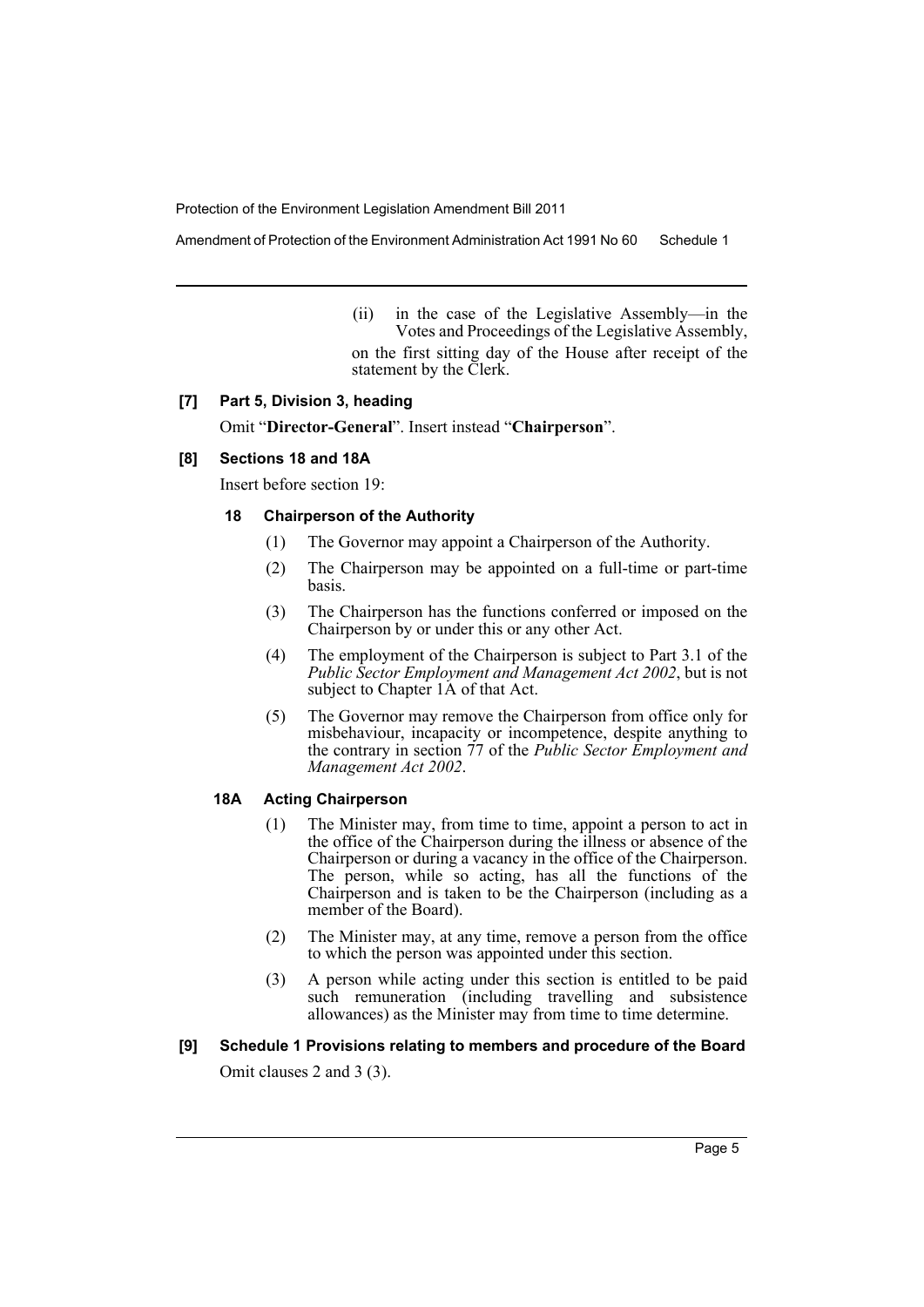Schedule 1 Amendment of Protection of the Environment Administration Act 1991 No 60

## **[10] Schedule 1, clause 11**

Omit "6 members".

Insert instead "3 members (one of whom must be the Chairperson)".

## **[11] Schedule 1, clause 12**

Omit the clause. Insert instead:

## **12 Presiding member**

- (1) The Chairperson is to preside at a meeting of the Board.
- (2) The presiding member is to have a deliberative vote and, in the event of an equality of votes, a second or casting vote.

## **[12] Schedule 4 Savings, transitional and other provisions**

Insert at the end of clause 1 (1):

*Protection of the Environment Legislation Amendment Act 2011*

# **[13] Schedule 4, Part 4**

Insert after Part 3:

# **Part 4 Provision consequent on enactment of Protection of the Environment Legislation Amendment Act 2011**

# **9 Existing Board members**

A person who, immediately before the commencement of Schedule 1 [4] to the *Protection of the Environment Legislation Amendment Act 2011*, held office as a member of the Board:

- (a) ceases to hold that office, and
- (b) is not entitled to any remuneration or compensation because of the loss of that office.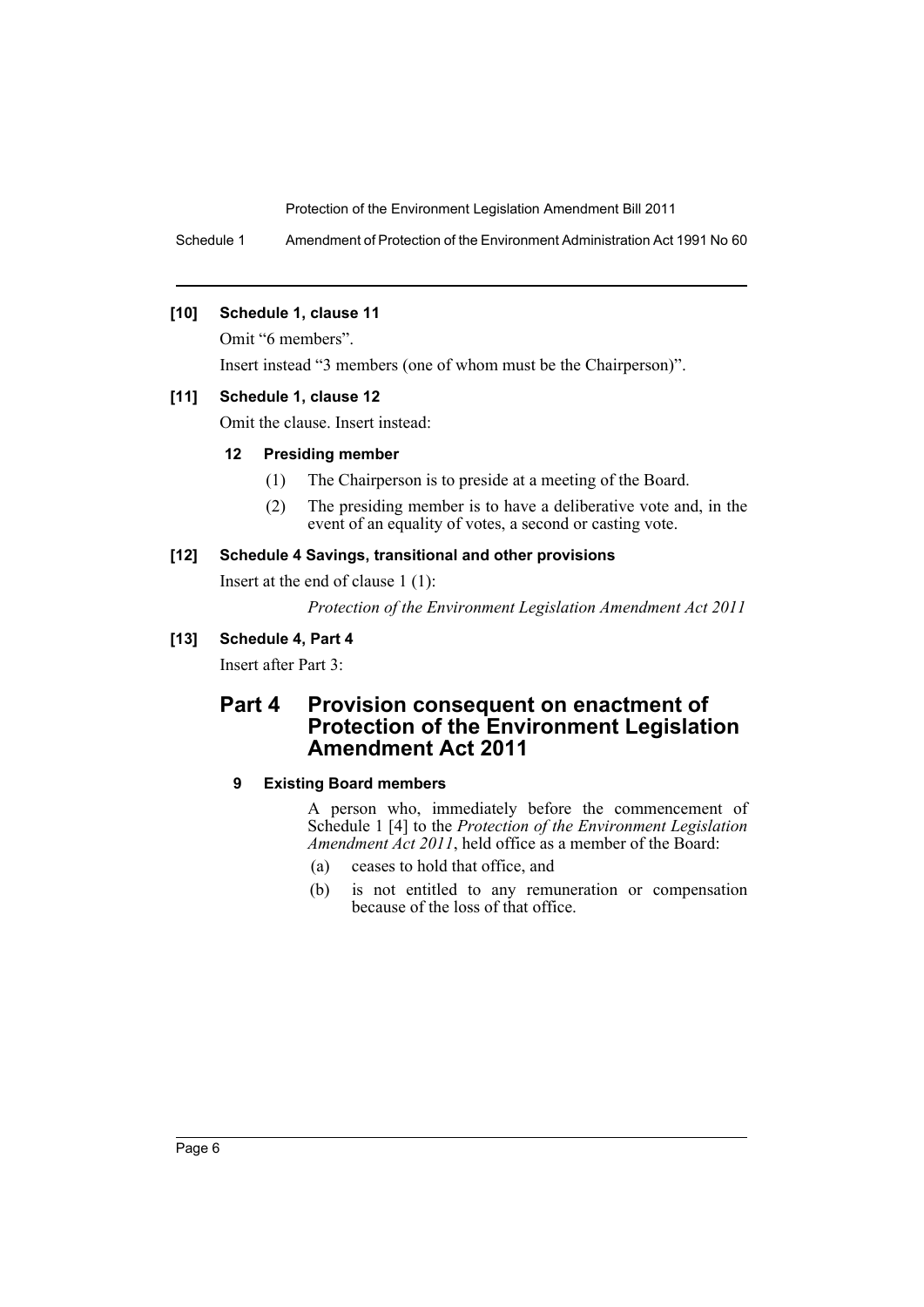Amendment of Protection of the Environment Operations Act 1997 No 156 Schedule 2

# <span id="page-8-0"></span>**Schedule 2 Amendment of Protection of the Environment Operations Act 1997 No 156**

#### **[1] Section 66 Conditions requiring monitoring, certification or provision of information, and related offences**

Insert after section 66 (5):

#### (6) **Publication of results of monitoring**

The holder of a licence subject to a condition referred to in subsection (1) (a) must, within 14 days of obtaining monitoring data as referred to in that subsection:

- (a) if the holder maintains a website that relates to the business or activity the subject of the licence—make any of the monitoring data that relates to pollution, and the licensee's name, publicly and prominently available on that website in accordance with any requirements issued in writing by the EPA, or
- (b) if the holder does not maintain such a website—provide a copy of any of the monitoring data that relates to pollution, to any person who requests a copy of the data, at no charge and in accordance with any requirements issued in writing by the EPA.

Maximum penalty:

- (a) in the case of a corporation—\$4,400, or
- (b) in the case of an individual—\$2,200.

#### (7) **False or misleading publication of results**

A person who makes available or provides monitoring data in accordance with subsection (6) is guilty of an offence if the monitoring data is false or misleading in a material respect.

Maximum penalty:

- (a) in the case of a corporation—\$4,400, or
- (b) in the case of an individual—\$2,200.

#### **[2] Section 148 Pollution incidents causing or threatening material harm to be notified**

Omit "as soon as practicable" wherever occurring in section 148 (2)–(5). Insert instead "immediately".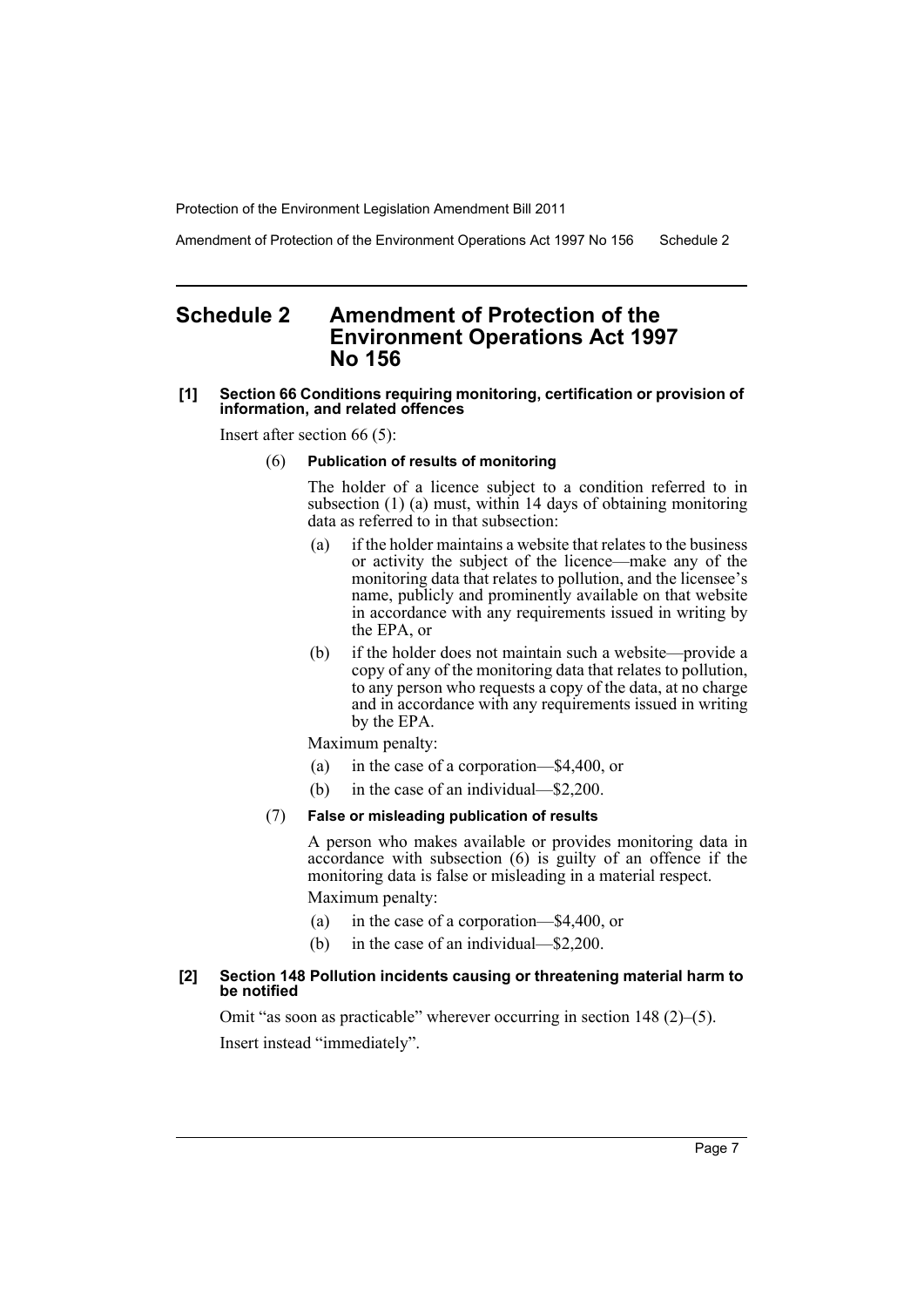Schedule 2 Amendment of Protection of the Environment Operations Act 1997 No 156

# **[3] Section 148 (2)–(4)**

Omit "the appropriate regulatory authority" wherever occurring. Insert instead "each relevant authority".

## **[4] Section 148 (8)**

Insert after section 148 (7):

# (8) **Meaning of "relevant authority"**

In this section:

*relevant authority* means any of the following:

- (a) the appropriate regulatory authority,
- (b) if the EPA is not the appropriate regulatory authority—the EPA,
- (c) if the EPA is the appropriate regulatory authority—the local authority for the area in which the pollution incident occurs,
- (d) the Ministry of Health,
- (e) the WorkCover Authority,
- (f) Fire and Rescue NSW.

# **[5] Sections 149 (1) and (2) (b), 150 and 151**

Omit "this Part" wherever occurring. Insert instead "section 148".

## **[6] Section 150 Relevant information to be given**

Insert ", if known" after "involved" in section 150 (c).

#### **[7] Section 150 (e)**

Insert ", if known" after "threatened pollution".

#### **[8] Section 150 (2) and (3)**

Insert at the end of section 150:

- (2) The information required by this section is the information known to the person notifying the incident when the notification is required to be given.
- (3) If the information required to be included in a notice of a pollution incident by subsection  $(1)$  (c), (d) or (e) is not known to that person when the initial notification is made but becomes known afterwards, that information must be notified in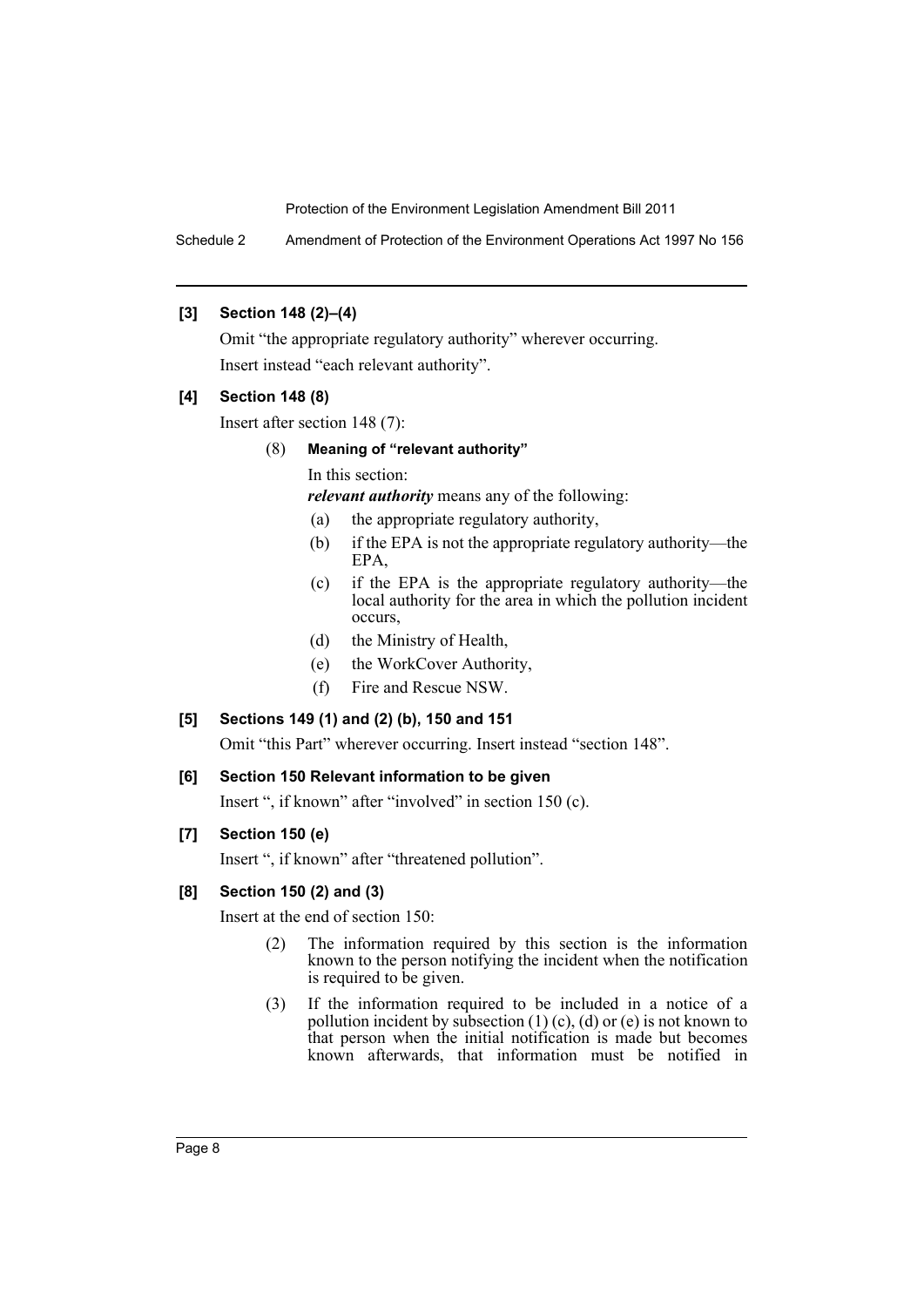Amendment of Protection of the Environment Operations Act 1997 No 156 Schedule 2

accordance with section 148 immediately after it becomes known.

#### **[9] Section 151 Incidents not required to be reported**

Omit "of the person" from section 151 (1). Insert instead "of each person".

#### **[10] Section 151A**

Insert after section 151:

#### **151A EPA may require other notification of pollution incidents**

- (1) This section applies to the occupier of premises where a pollution incident has occurred in the course of an activity so that material harm to the environment is caused or threatened.
- (2) The EPA may direct a person to whom this section applies to notify such other persons of the incident as the EPA requires.
- (3) The direction is not required to be given in writing.
- (4) The direction may specify the manner or form of notifying the pollution incident and the information that must be provided.
- (5) The direction may require that an initial verbal notification be followed by written notification.
- (6) A person must not fail to comply with a direction given under this section.
- (7) This section does not extend to a pollution incident involving only the emission of an odour.
- (8) If a direction under this section is given to a person who is carrying out an activity, is engaged as an employee in carrying out an activity, or is the employer of such a person, the obligations under this section are in addition to, and not in derogation of, the obligations under section 148 (except as provided by section  $151(1)$ ).

# **[11] Section 152 Offence**

Omit the penalty clause. Insert instead:

Maximum penalty:

- (a) in the case of a corporation—\$2,000,000 and, in the case of a continuing offence, a further penalty of \$240,000 for each day the offence continues, or
- (b) in the case of an individual—\$500,000 and, in the case of a continuing offence, a further penalty of \$120,000 for each day the offence continues.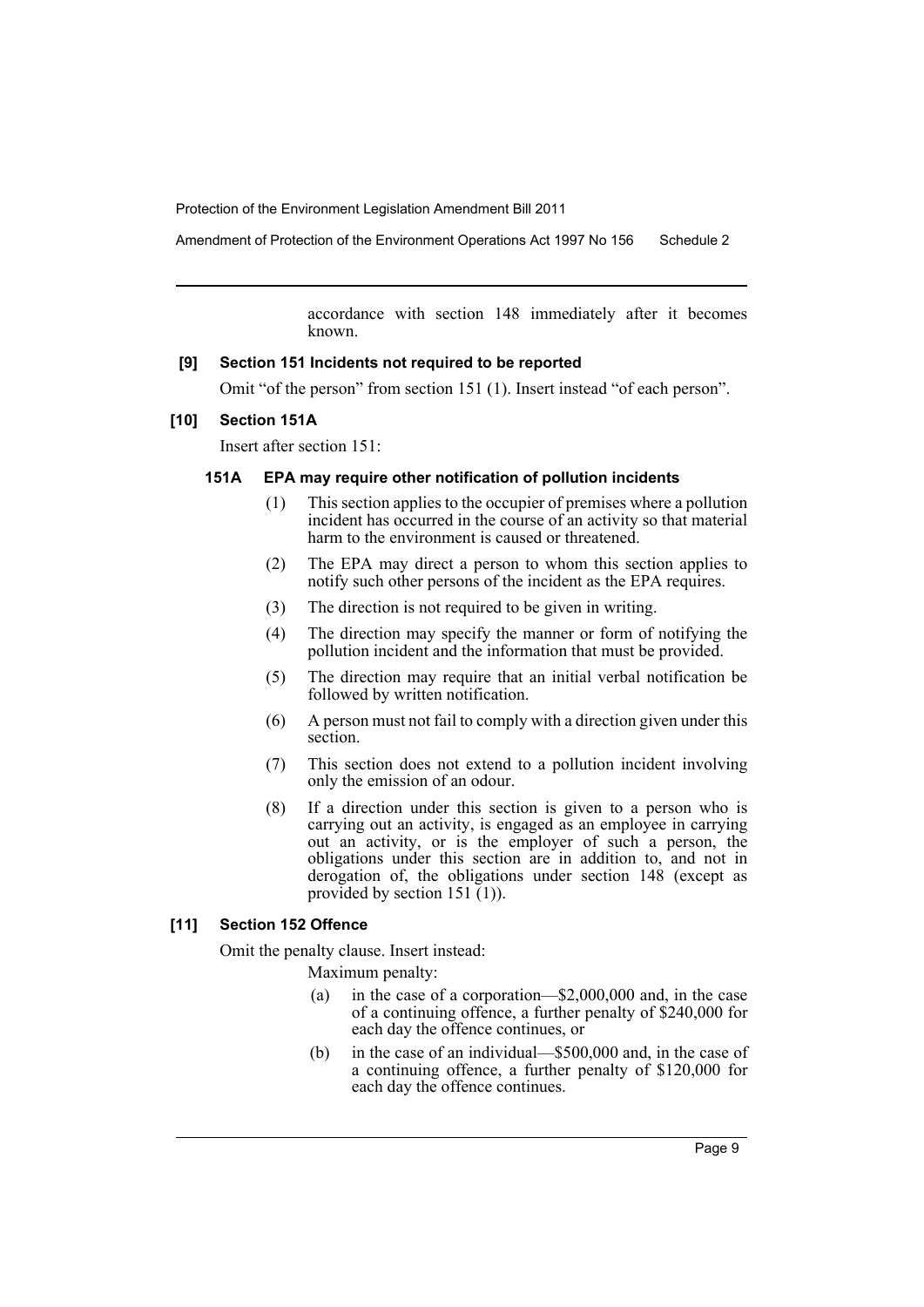Schedule 2 Amendment of Protection of the Environment Operations Act 1997 No 156

#### **[12] Part 5.7A**

Insert after Part 5.7:

# **Part 5.7A Duty to prepare and implement pollution incident response management plans**

#### **153A Duty of licence holder to prepare pollution incident response management plan**

The holder of an environment protection licence must prepare a pollution incident response management plan that complies with this Part in relation to the activity to which the licence relates. Maximum penalty:

- (a) in the case of a corporation—\$1,000,000 and, in the case of a continuing offence, a further penalty of \$120,000 for each day the offence continues, or
- (b) in the case of an individual—\$250,000 and, in the case of a continuing offence, a further penalty of \$60,000 for each day the offence continues.

#### **153B EPA may direct other persons to prepare pollution incident response management plan**

- (1) The EPA may, in accordance with the regulations, require the occupier of premises at which industry is carried out to prepare a pollution incident response management plan that complies with this Part in relation to activities at the premises.
- (2) A person must not fail to comply with such a requirement. Maximum penalty:
	- (a) in the case of a corporation—\$1,000,000 and, in the case of a continuing offence, a further penalty of \$120,000 for each day the offence continues, or
	- (b) in the case of an individual—\$250,000 and, in the case of a continuing offence, a further penalty of \$60,000 for each day the offence continues.
- (3) The regulations may make provision for or with respect to:
	- (a) the class or classes of premises, or industries carried out at premises, that may be the subject of a requirement to prepare a pollution incident response management plan, and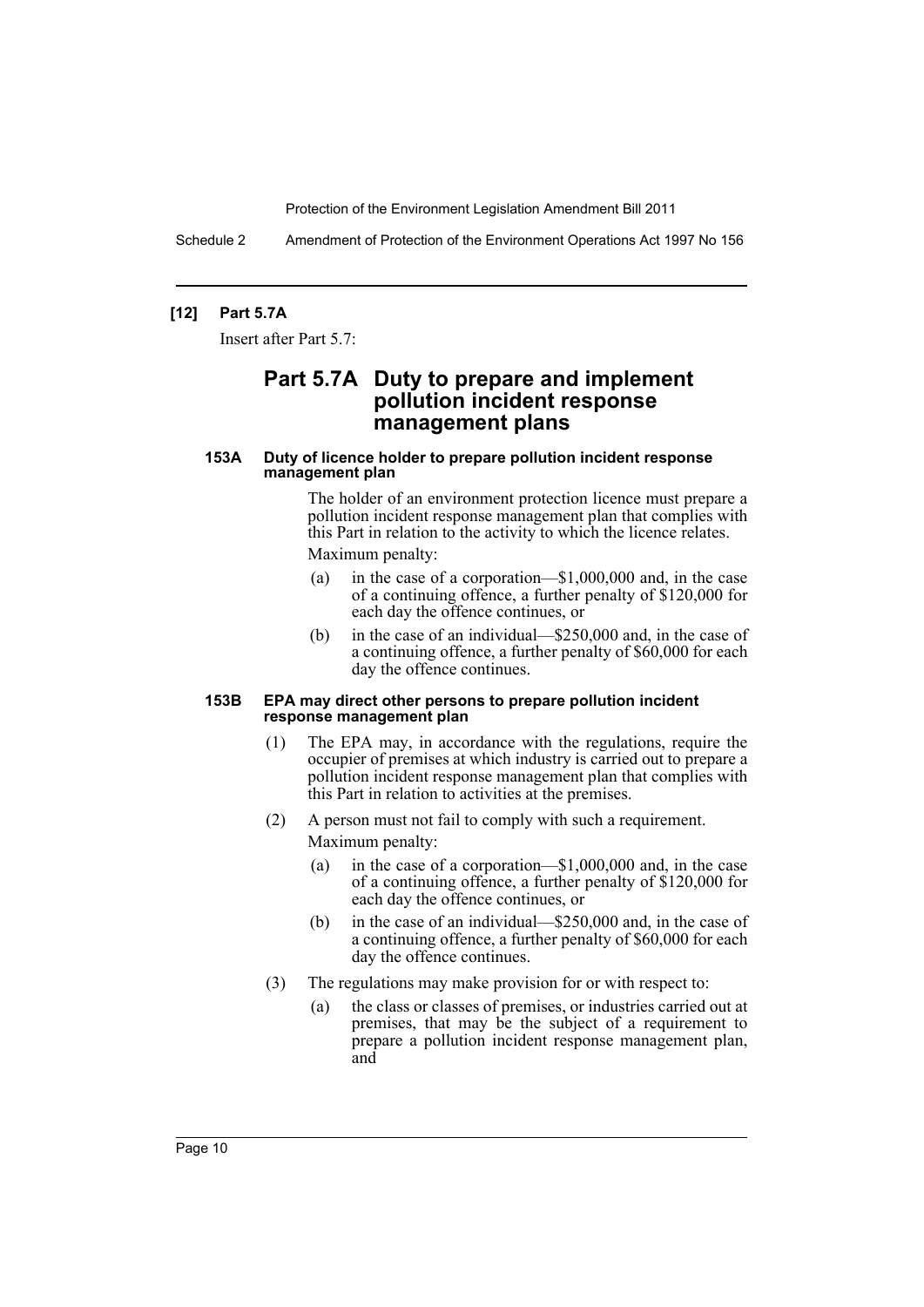Amendment of Protection of the Environment Operations Act 1997 No 156 Schedule 2

(b) the circumstances in which some or all premises within those classes may be the subject of a requirement to prepare a pollution incident response management plan.

#### **153C Information to be included in plan**

A pollution incident response management plan must be in the form required by the regulations and must include the following:

- (a) the procedures to be followed by the holder of the relevant environment protection licence, or the occupier of the relevant premises, in notifying a pollution incident to:
	- (i) the owners or occupiers of premises in the vicinity of the premises to which the environment protection licence or the direction under section 153B relates, and
	- (ii) the local authority for the area in which the premises to which the environment protection licence or the direction under section 153B relates are located and any area affected, or potentially affected, by the pollution, and
	- (iii) any persons or authorities required to be notified by Part 5.7,
- (b) a detailed description of the action to be taken, immediately after a pollution incident, by the holder of the relevant environment protection licence, or the occupier of the relevant premises, to reduce or control any pollution,
- (c) the procedures to be followed for co-ordinating, with the authorities or persons that have been notified, any action taken in combating the pollution caused by the incident and, in particular, the persons through whom all communications are to be made,
- (d) any other matter required by the regulations.

#### **153D Keeping of plan**

A person who is required to prepare a pollution incident response management plan under this Part must ensure that it is kept at the premises to which the relevant environment protection licence relates, or where the relevant activity takes place, and is made available in accordance with the regulations.

Maximum penalty:

(a) in the case of a corporation—\$1,000,000 and, in the case of a continuing offence, a further penalty of \$120,000 for each day the offence continues, or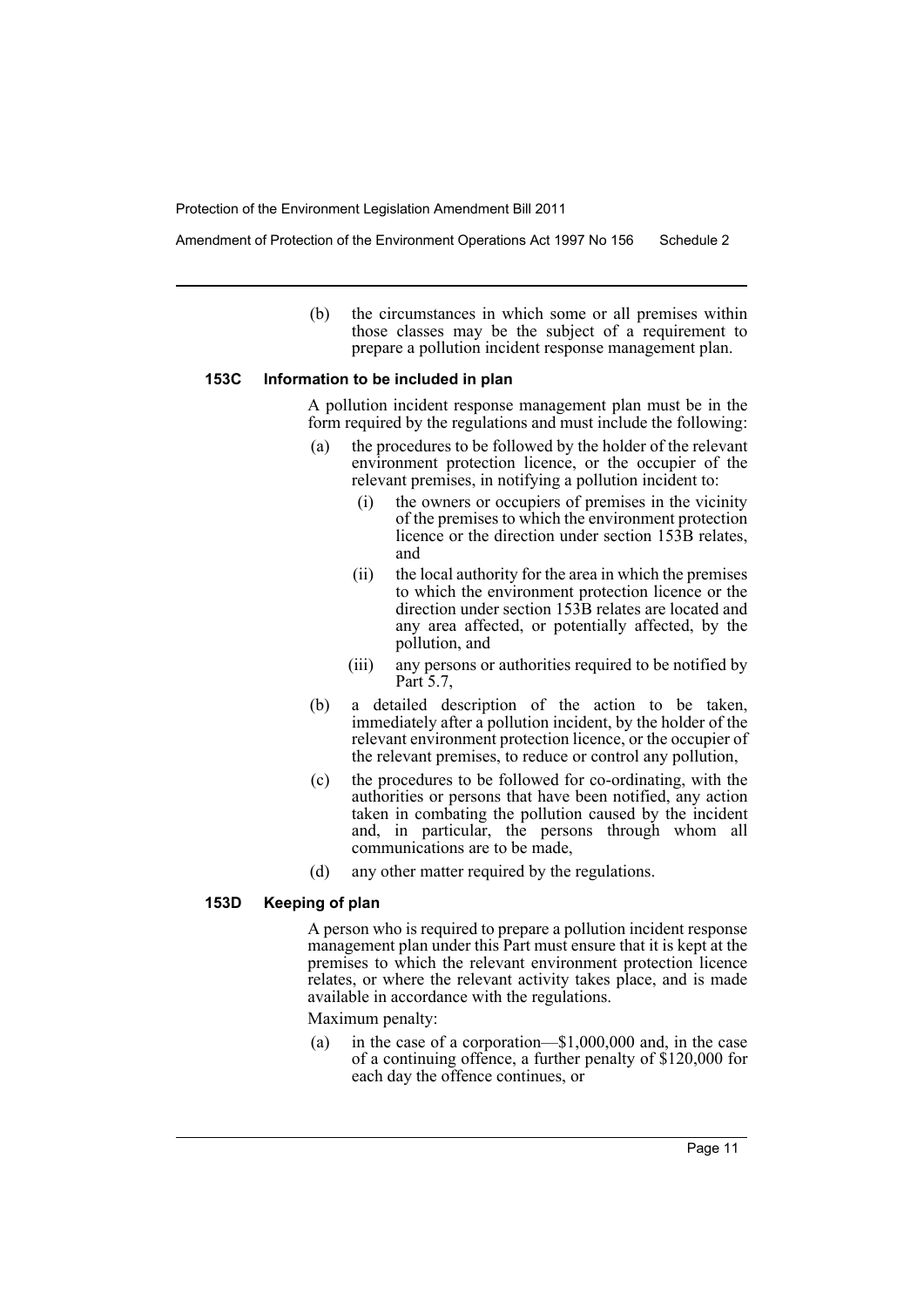Schedule 2 Amendment of Protection of the Environment Operations Act 1997 No 156

(b) in the case of an individual—\$250,000 and, in the case of a continuing offence, a further penalty of \$60,000 for each day the offence continues.

#### **153E Testing of plan**

A person who is required to prepare a pollution incident response management plan under this Part must ensure that it is tested in accordance with the regulations.

Maximum penalty:

- (a) in the case of a corporation—\$1,000,000 and, in the case of a continuing offence, a further penalty of \$120,000 for each day the offence continues, or
- (b) in the case of an individual—\$250,000 and, in the case of a continuing offence, a further penalty of \$60,000 for each day the offence continues.

#### **153F Implementation of plan**

If a pollution incident occurs in the course of an activity so that material harm to the environment (within the meaning of section 147) is caused or threatened, the person carrying on the activity must immediately implement any pollution incident response management plan in relation to the activity required by this Part.

Maximum penalty:

- (a) in the case of a corporation—\$2,000,000 and, in the case of a continuing offence, a further penalty of \$240,000 for each day the offence continues, or
- (b) in the case of an individual—\$500,000 and, in the case of a continuing offence, a further penalty of \$120,000 for each day the offence continues.

#### **[13] Section 175**

Omit the section. Insert instead:

#### **175 Circumstances in which mandatory environmental audit can be imposed**

Conditions requiring the undertaking of a mandatory environmental audit may only be imposed if:

- (a) the appropriate regulatory authority reasonably suspects:
	- (i) that the holder of the licence has on one or more occasions contravened this Act, the regulations or the conditions of the licence, and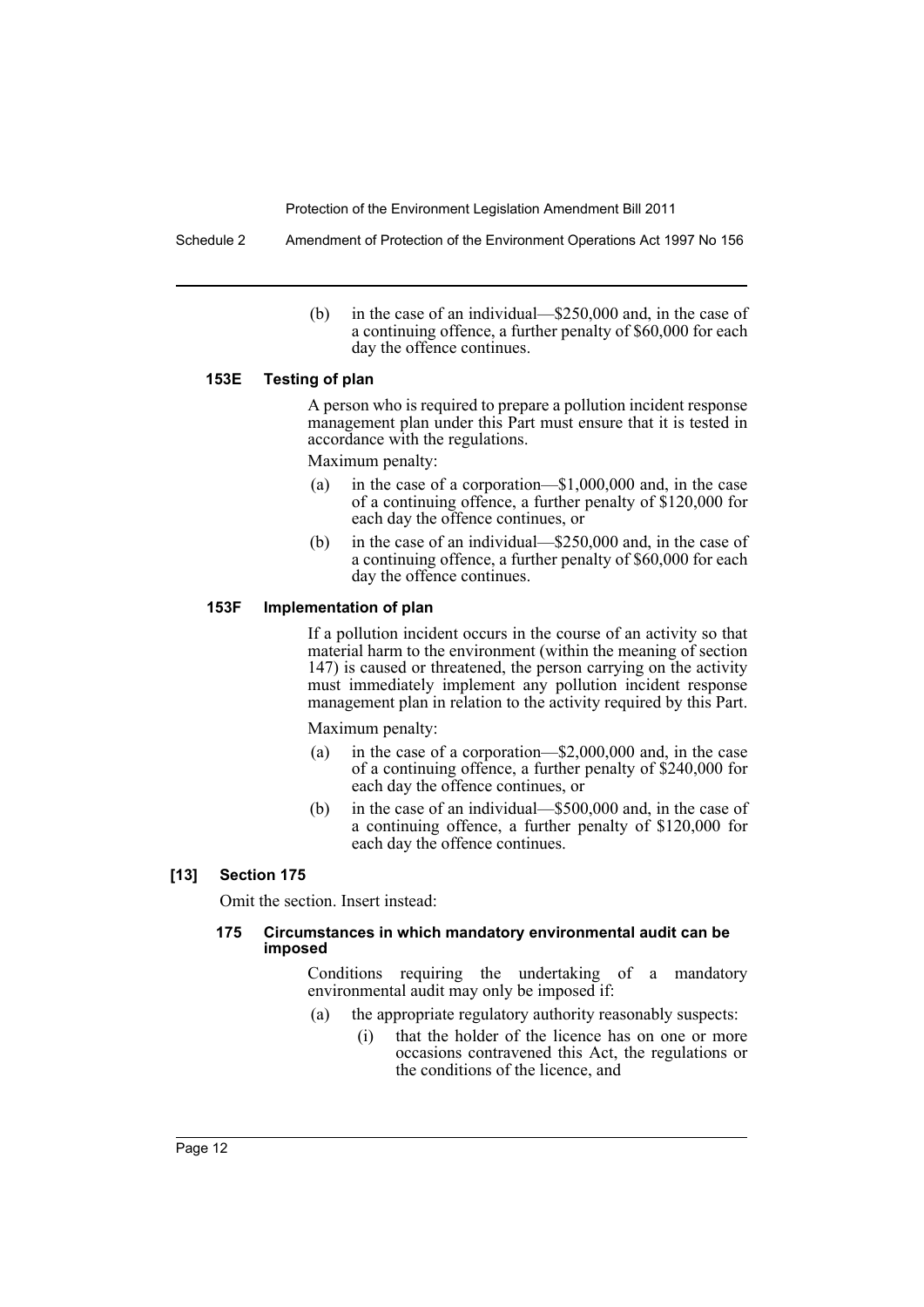Amendment of Protection of the Environment Operations Act 1997 No 156 Schedule 2

- (ii) that the contravention or contraventions have caused, are causing or are likely to cause, harm to the environment, or
- (b) the appropriate regulatory authority reasonably suspects that an activity has been or is being carried out by the holder of the licence in an environmentally unsatisfactory manner (within the meaning of section 95).

#### **[14] Section 215 Proceedings for other offences**

Omit "200 penalty units" from section 215 (2). Insert instead "1,000 penalty units".

# **[15] Section 254 Definitions**

Omit "Director-General of the EPA" from the definition of *designated officer*. Insert instead "Chairperson".

## **[16] Section 259 Proof of certain appointments not required**

Omit "Director-General of the EPA" from section 259 (a). Insert instead "Chairperson".

# **[17] Section 261 Certificate evidence of certain matters**

Omit "Director-General of the EPA" from section 261 (1). Insert instead "Chairperson".

# **[18] Section 261 (2) (u)**

Omit "Director-General". Insert instead "Chairperson".

# **[19] Part 9.3D**

Insert after Part 9.3C:

# **Part 9.3D Pollution incidents—analysis of risk**

# **295ZB Definition**

In this Part:

*relevant person*, in relation to a pollution incident, means:

(a) the occupier of the premises at or from which the EPA reasonably suspects that the pollution incident occurred or is occurring, or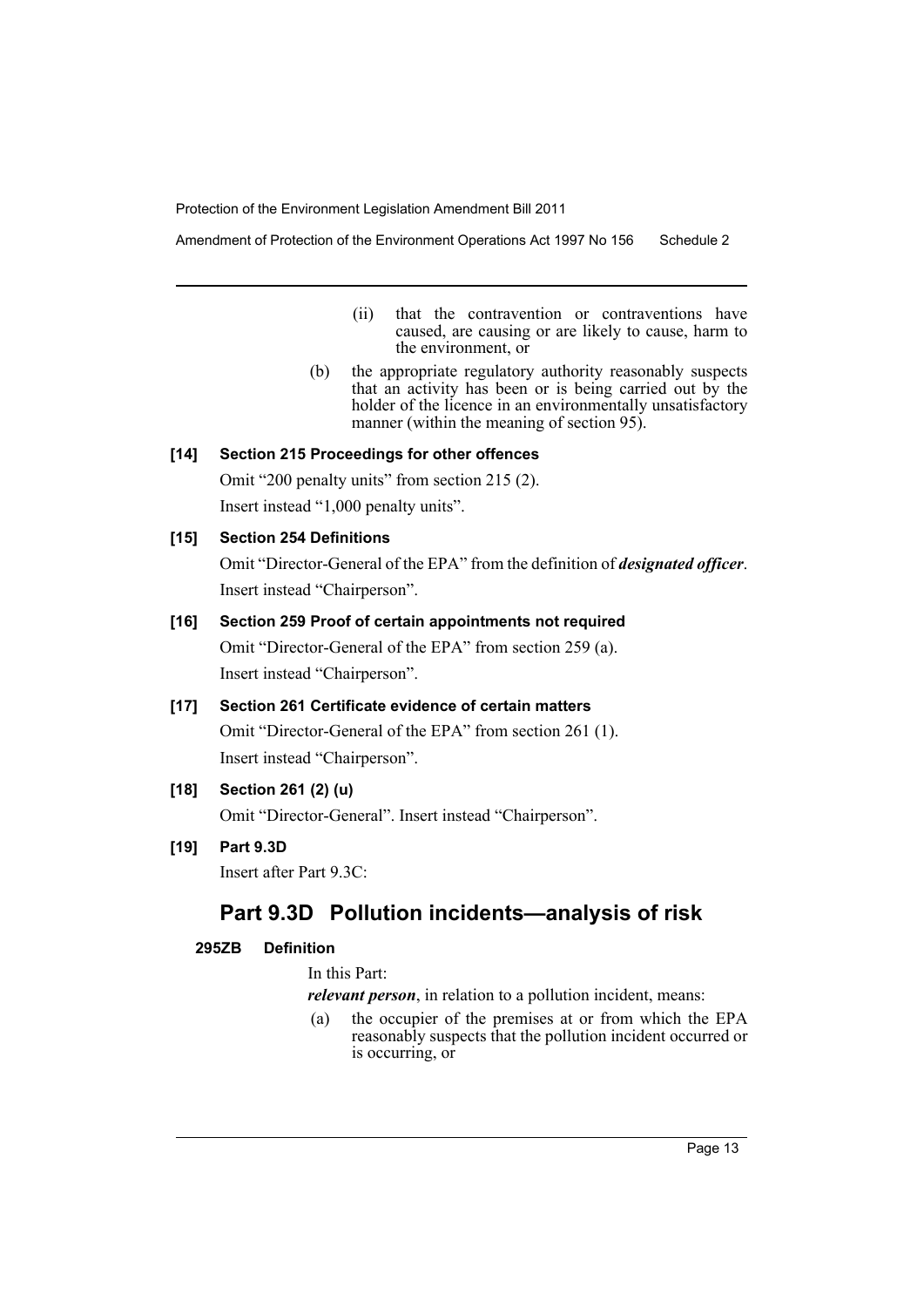Schedule 2 Amendment of Protection of the Environment Operations Act 1997 No 156

(b) the person who is reasonably suspected by the EPA of having caused the pollution incident.

#### **295ZC Conduct of health risk analysis**

- (1) If the EPA reasonably suspects that a pollution incident has occurred or is occurring, the EPA may request that the Chief Health Officer of the Ministry of Health undertake an analysis of the risk created by that incident to the health of any person or group of persons.
- (2) The Chief Health Officer may undertake such an analysis.
- (3) If such an analysis is undertaken, the Director-General of the Ministry of Health may, by notice in writing, require any or all of the relevant persons in relation to the pollution incident to pay any or all of the reasonable costs and expenses incurred by the Chief Health Officer in connection with that analysis.
- (4) The Chief Health Officer may make use of the staff or facilities of the Ministry of Health, or engage agents or consultants, for the purposes of carrying out an analysis under this section.

#### **295ZD Conduct of environmental risk analysis**

- (1) If the EPA reasonably suspects that a pollution incident has occurred or is occurring, the EPA may undertake an analysis of:
	- (a) the nature and extent of the pollution incident, including actual or likely harm to the environment, and
	- (b) the actual or likely pollution resulting from the pollution incident.
- (2) If the EPA undertakes such an analysis, the EPA may, by notice in writing, require any or all of the relevant persons in relation to the pollution incident to pay any or all of the reasonable costs and expenses incurred by the EPA in connection with that analysis.
- (3) The EPA may engage agents or consultants for the purposes of carrying out an analysis under this section.

#### **295ZE Recovery of costs of analysis**

(1) If the Director-General of the Ministry of Health or the EPA issues a notice requiring payment under this Part, the Director-General or the EPA, as the case requires, may recover any unpaid amount specified in the notice as a debt in a court of competent jurisdiction.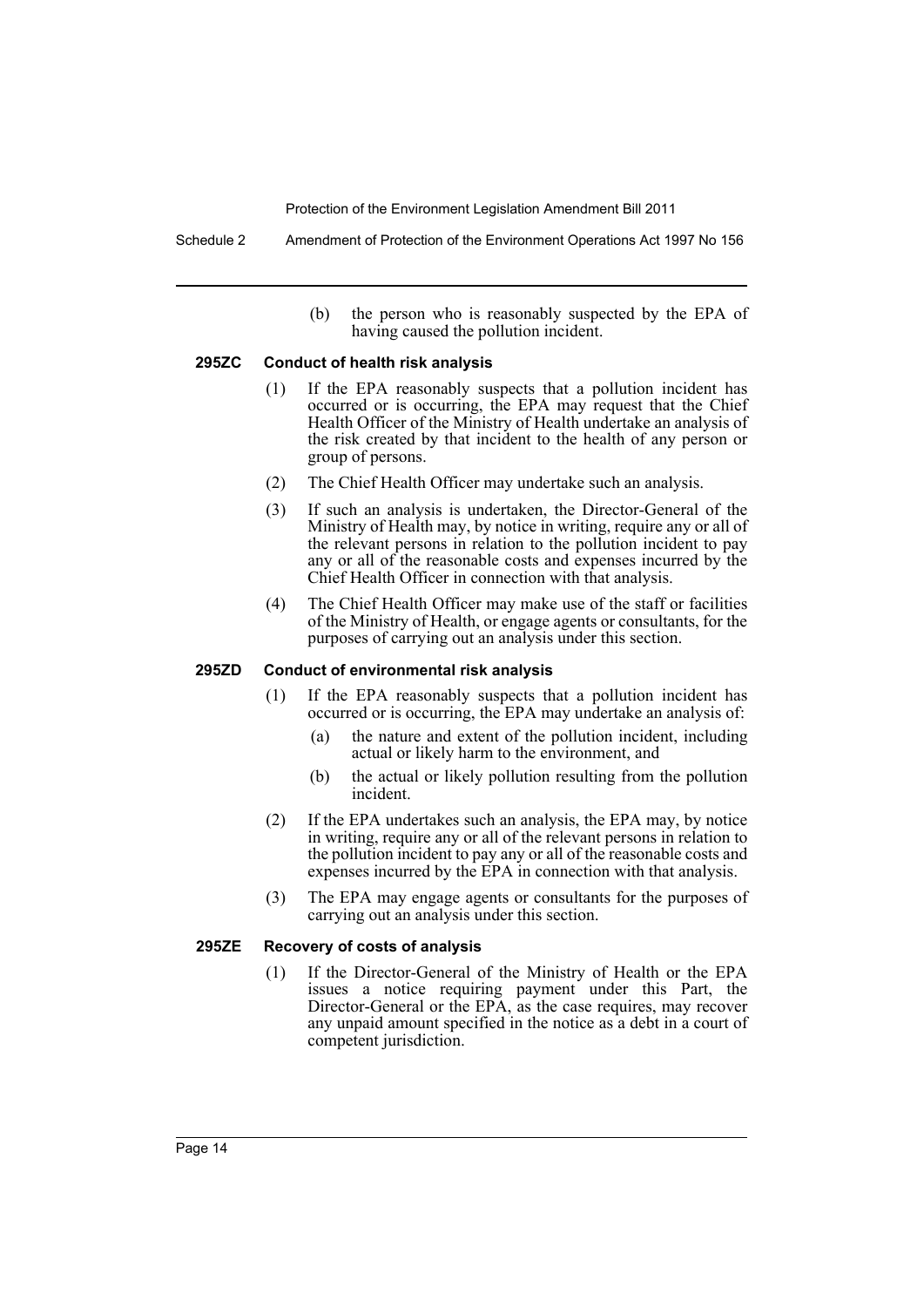Amendment of Protection of the Environment Operations Act 1997 No 156 Schedule 2

(2) The reasonable costs and expenses incurred by the Chief Health Officer of the Ministry of Health or the EPA in connection with an analysis are not recoverable if the person to whom a notice has been issued under this Part establishes to the satisfaction of the court that the nature and extent of the analysis conducted by the Chief Health Officer or the EPA was not reasonably necessary to respond to the potential public health or environmental concerns arising out of the pollution incident or was not otherwise in the public interest.

#### **295ZF Recovery from responsible persons**

If the person given a notice requiring payment under this Part complies with the notice but was not the person who caused the pollution incident, the amount of the payment may be recovered by the person who complied with the notice as a debt in a court of competent jurisdiction from the person who caused the pollution incident.

#### **295ZG General provisions**

A notice may be given, and action may be taken, under this Part:

- (a) whether or not the EPA is the appropriate regulatory authority with respect to the pollution incident, and
- (b) whether or not a clean-up notice has been given under Part 4.2 with respect to the pollution incident.

#### **[20] Section 308 Public register**

Insert after section 308 (2) (d):

- (d1) details of each mandatory environmental audit under Part 6.2 undertaken in relation to a licence issued by that authority,
- (d2) details of each pollution study required by a condition of a licence issued by that authority,
- (d3) details of each pollution reduction program required by a condition of a licence issued by that authority,

#### **[21] Section 308 (2) (j1)**

Insert after section 308 (2) (j):

(j1) details of each penalty notice issued by that authority,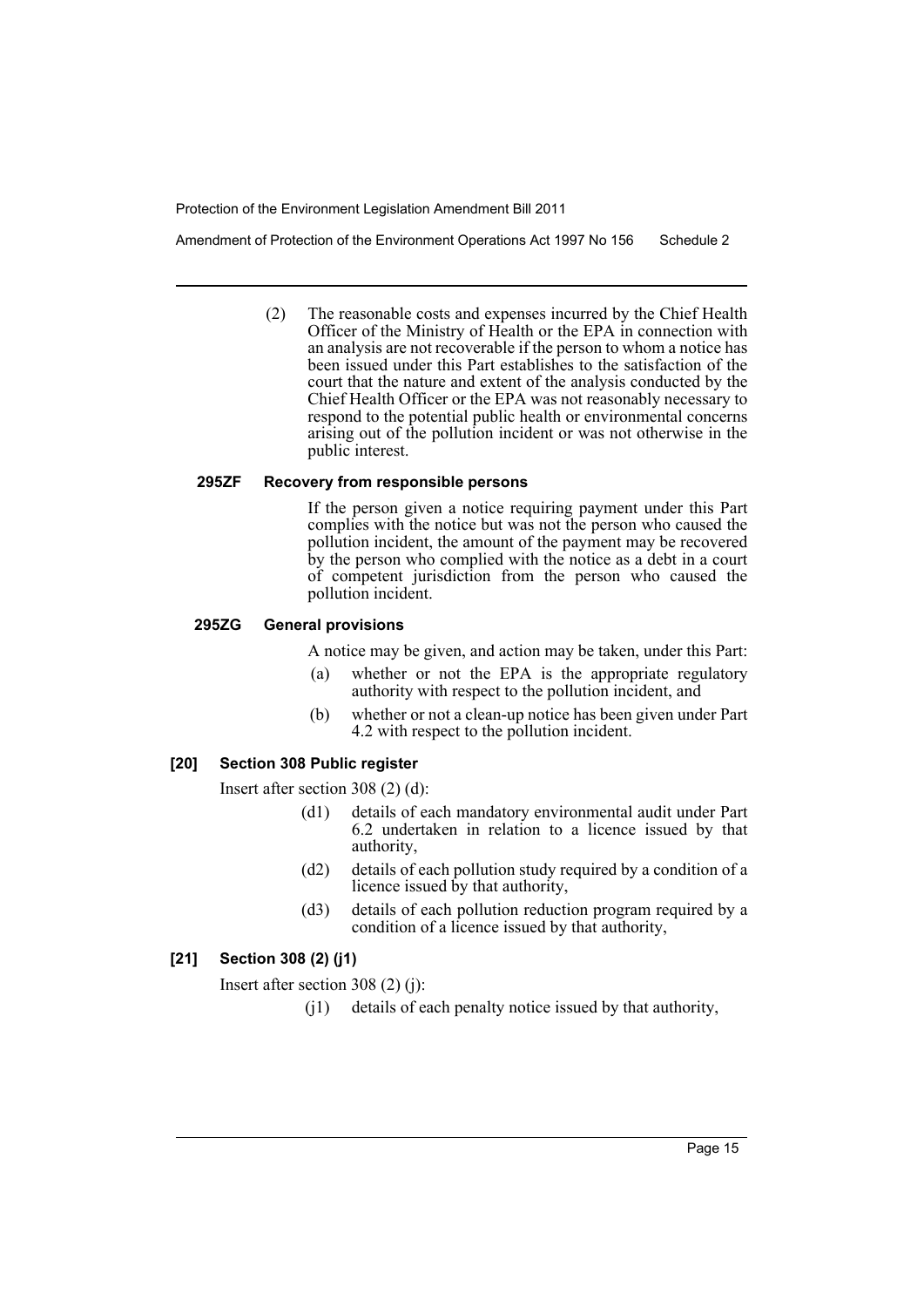Schedule 2 Amendment of Protection of the Environment Operations Act 1997 No 156

#### **[22] Schedule 5 Savings, transitional and other provisions**

Insert at the end of clause 2 (1):

*Protection of the Environment Legislation Amendment Act 2011*—to the extent it amends this Act

#### **[23] Schedule 5, Part 13**

Insert after Part 12:

# **Part 13 Provisions consequent on enactment of Protection of the Environment Legislation Amendment Act 2011**

#### **35 Obligation to publish results of monitoring**

- (1) Subject to subclause (2), the obligation under section 66 (6) to publish results of monitoring does not apply to any monitoring conducted before the commencement of that subsection.
- (2) A person who held an environment protection licence immediately before the commencement of section 66 (6) does not commit an offence under that subsection during the first 3 months after that commencement.

#### **36 Duties to prepare and implement pollution incident response management plans**

A person who held an environment protection licence immediately before the commencement of Part 5.7A does not commit an offence under that Part during the first 6 months after that commencement.

#### **37 Obligation to include matter on register**

The obligation to include matter on the public register:

- (a) created by section 308 (2) (d1) applies only to mandatory environmental audits undertaken after the commencement of that paragraph, and
- (b) created by section 308 (2) (d2) applies only to pollution studies undertaken after the commencement of that paragraph, and
- (c) created by section 308 (2) (d3) applies only to pollution reduction programs undertaken after the commencement of that paragraph, and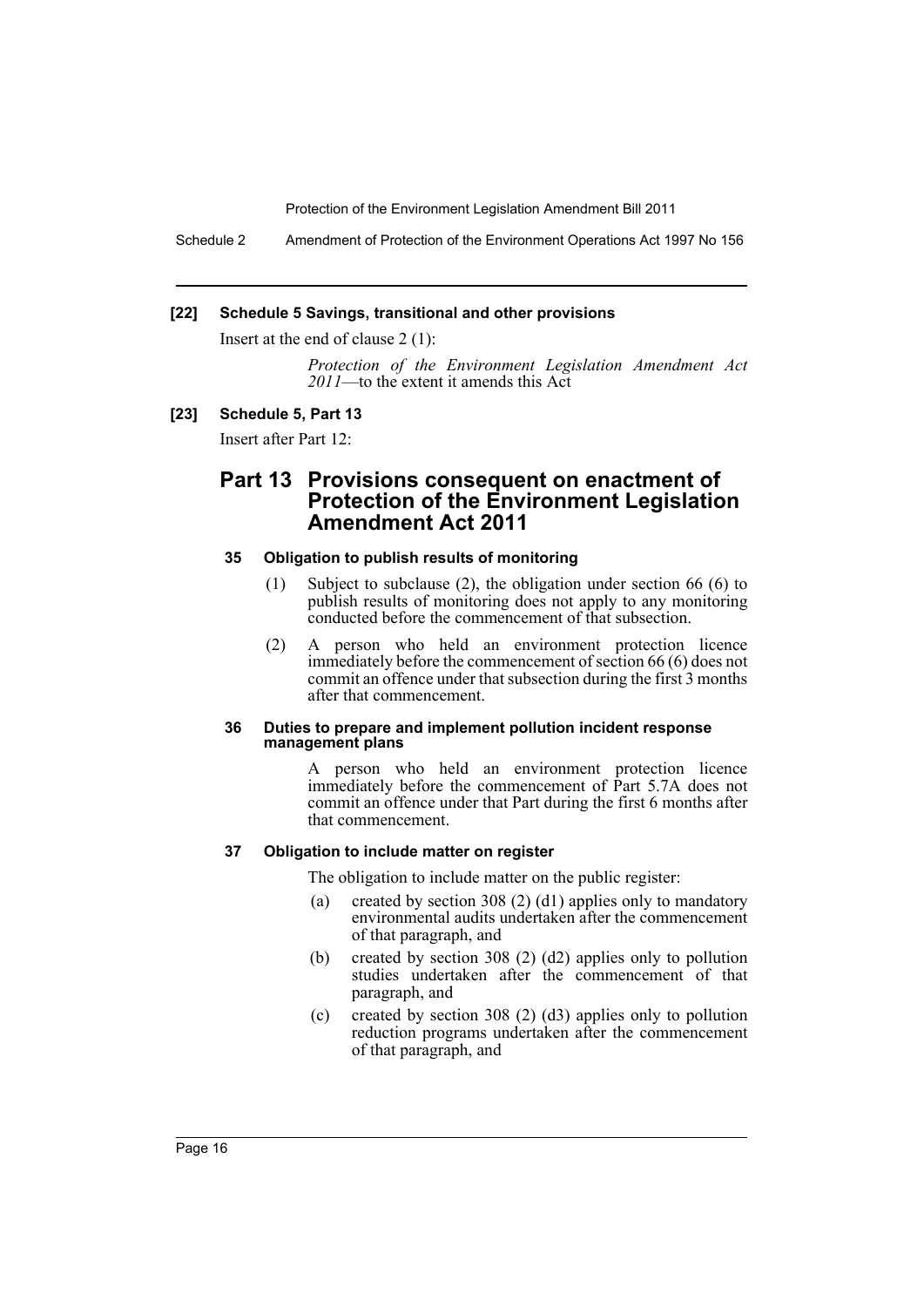Amendment of Protection of the Environment Operations Act 1997 No 156 Schedule 2

(d) created by section 308 (2) (j1) applies only to penalty notices issued after the commencement of that paragraph.

#### **[24] Dictionary**

Insert in alphabetical order:

*Chairperson* means the Chairperson of the EPA appointed under Division 3 of Part 5 of the *Protection of the Environment Administration Act 1991*.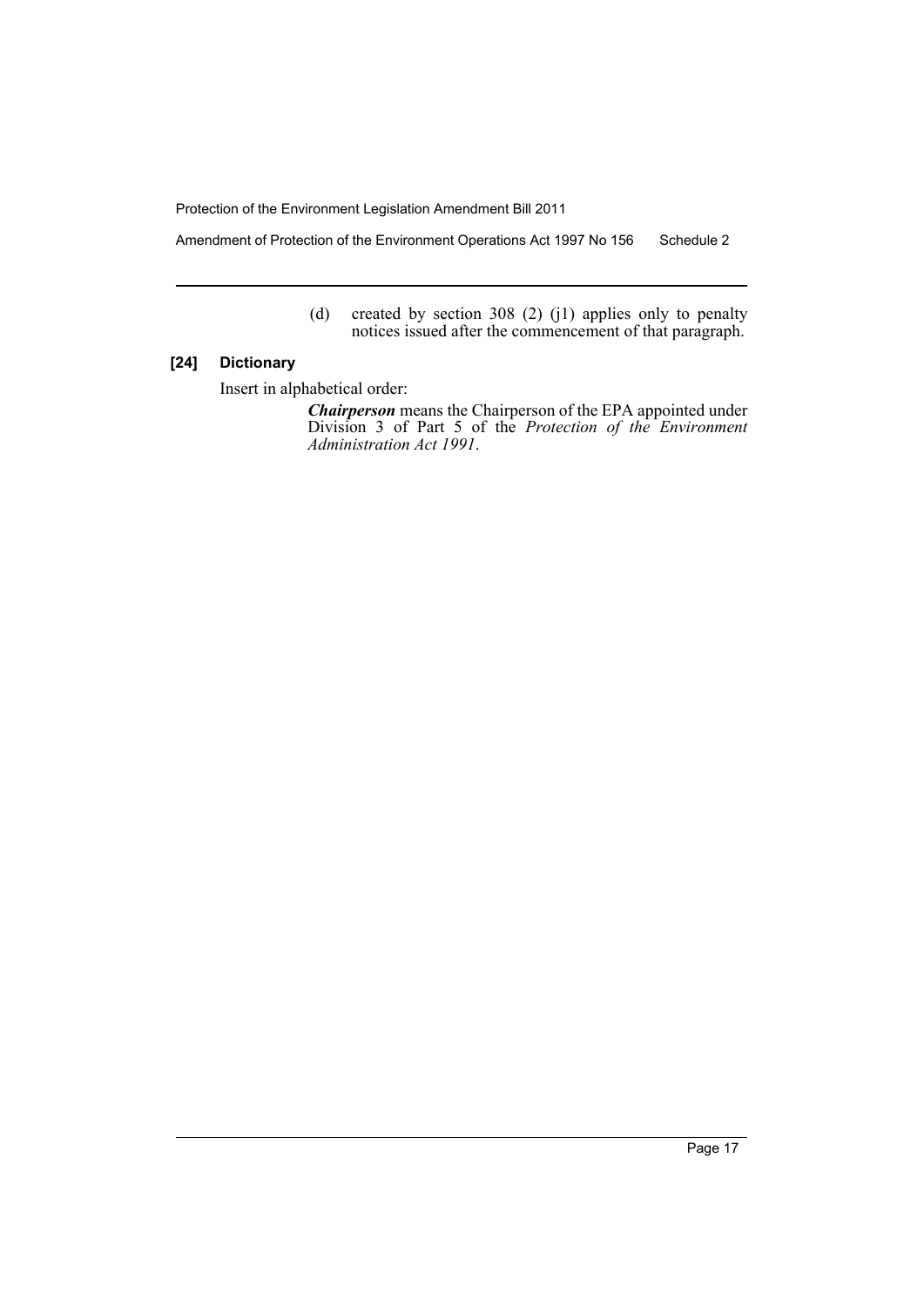# <span id="page-19-0"></span>**Schedule 3 Consequential amendment of other legislation**

# **3.1 Contaminated Land Management Act 1997 No 140**

#### **[1] Section 4 Definitions**

Insert in alphabetical order in section 4 (1):

*Chairperson of the EPA* means the Chairperson of the EPA appointed under Division 3 of Part 5 of the *Protection of the Environment Administration Act 1991*.

**[2] Section 4 (1), definition of "Director-General"** Omit the definition.

## **[3] Section 69 Proof of certain matters not required**

Omit "Director-General" from section 69 (a). Insert instead "Chairperson".

# **[4] Sections 71 (1) and 92A (9)**

Omit "Director-General" wherever occurring. Insert instead "Chairperson of the EPA".

# **3.2 Pesticides Act 1999 No 80**

# **Sections 102, 105 (1) and 106 (1)**

Omit "Director-General" wherever occurring. Insert instead "Chairperson".

# **3.3 Protection of the Environment Administration Regulation 2007**

# **Clause 21 Inspection of register**

Omit "Director-General" from clause 21 (2). Insert instead "Chairperson".

# **3.4 Protection of the Environment Operations (General) Regulation 2009**

# **[1] Clauses 43 (2) (a) and (b) (iv) and 95A (2)**

Omit "Director-General" wherever occurring. Insert instead "Chairperson".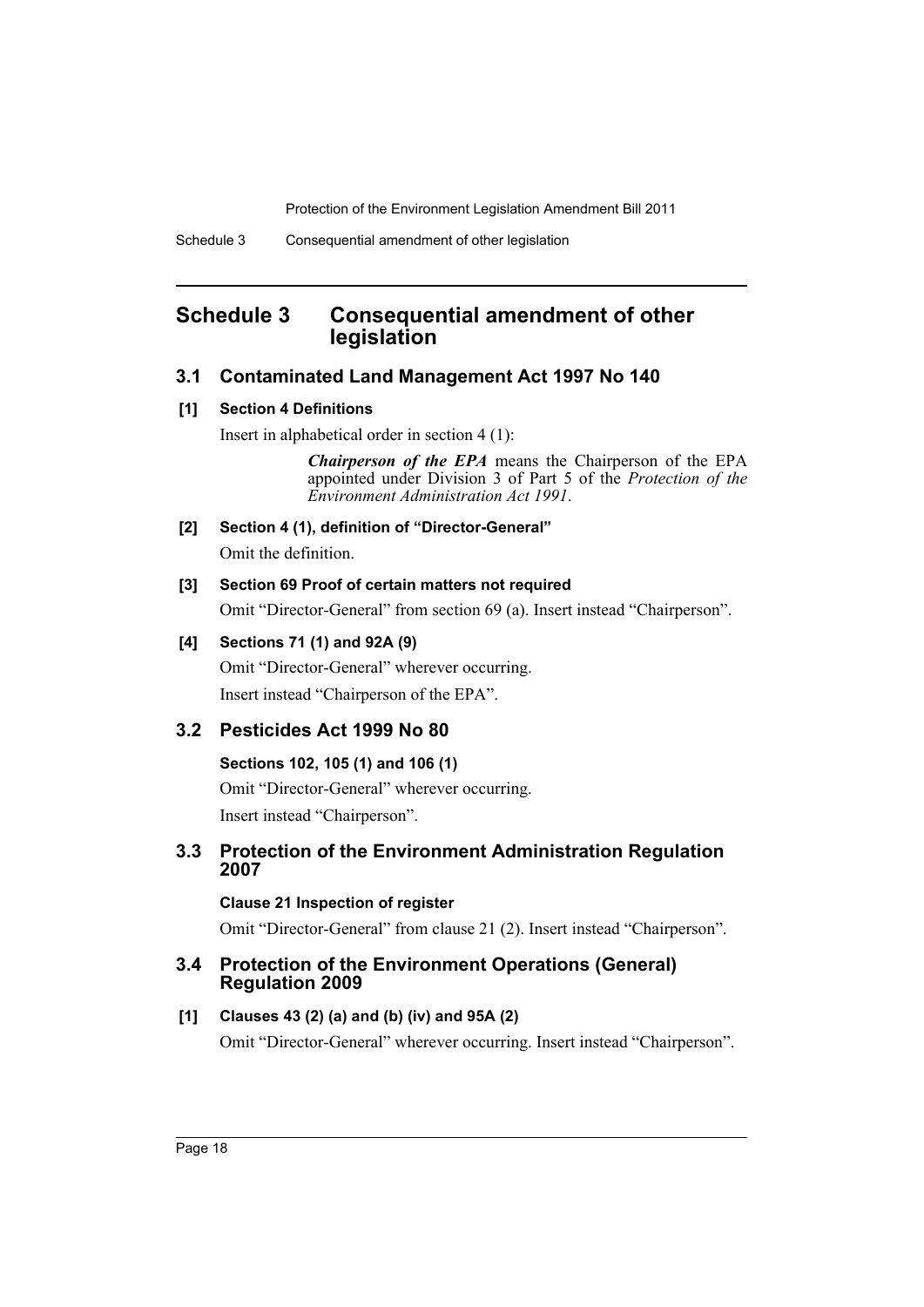Consequential amendment of other legislation Schedule 3

#### **[2] Clause 101**

Omit the clause. Insert instead:

#### **101 Notification of pollution incidents**

- (1) For the purposes of section 149 of the Act, a pollution incident that is required to be notified under section 148 of the Act:
	- (a) is to be notified verbally to each relevant authority, and
	- (b) is to be followed by notification in writing within 7 days of the date on which the incident occurred.
- (2) For the purposes of section 149 of the Act, notification of the EPA may be achieved by telephoning the EPA environment line. **Note.** Section 150 (2) of the Act provides that the information contained in a notification is to be the information known when the notification occurs. Therefore, if information becomes known between the immediate notification given verbally and the time when written notification is required to be given, that new information will be required to be notified immediately after it becomes known and to be included in the written notification.

#### **[3] Schedule 6 Penalty notice offences**

Insert after the matter relating to section 66 (4) of the *Protection of the Environment Operations Act 1997*:

| Section $66(6)$  | \$500 | \$1,000 |
|------------------|-------|---------|
| Section 66 $(7)$ | \$500 | \$1,000 |

#### **[4] Schedule 6**

Omit the matter relating to section 152 of the *Protection of the Environment Operations Act 1997*.

Insert instead:

| Section 152  | 1.2 | \$1,500 | \$5,000 |
|--------------|-----|---------|---------|
| Section 153A | 3   | \$750   | \$1,500 |
| Section 153B | 3   | \$750   | \$1,500 |
| Section 153D | 3   | \$750   | \$1,500 |
| Section 153E | 3   | \$750   | \$1,500 |
| Section 153F | 3   | \$1,500 | \$5,000 |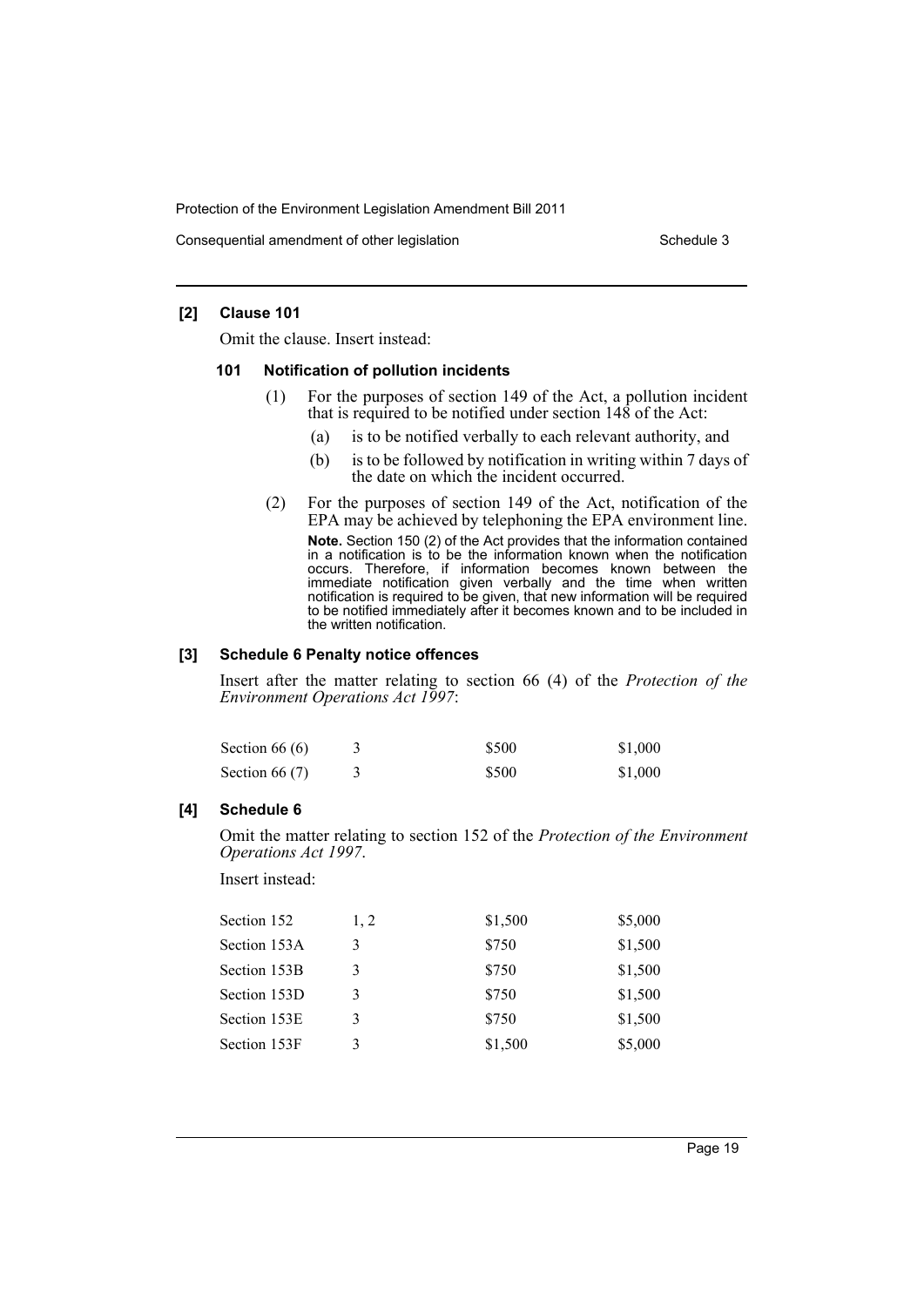Schedule 3 Consequential amendment of other legislation

# **3.5 Public Sector Employment and Management Act 2002 No 43**

# **Schedule 2 Executive positions (other than non-statutory SES positions)**

Insert at the end of Part 3:

Chairperson of the Environment Protection Authority

# **3.6 Radiation Control Act 1990 No 13**

## **[1] Section 4 Definitions**

Insert in alphabetical order in section 4 (1):

*Chairperson of the Authority* means the Chairperson of the Authority appointed under Division 3 of Part 5 of the *Protection of the Environment Administration Act 1991*.

# **[2] Section 25 Proceedings for offences**

Omit "Director-General" from section 25 (4). Insert instead "Chairperson".

# **[3] Section 29 Radiation Advisory Council**

Omit "Director-General" from section 29 (2) (a). Insert instead "Chairperson of the Authority".

# **3.7 Radiation Control Amendment Act 2010 No 91**

# **[1] Schedule 1 Amendment of Radiation Control Act 1990 No 13**

Omit the definitions of *Department* and *Director-General* from item [2].

# **[2] Schedule 1 [4]**

Insert "and of the Chairperson of the Authority" after "Authority" in proposed section 5A  $(2)$ .

# **[3] Schedule 1 [9]**

Omit the item.

# **[4] Schedule 1 [20]**

Omit "Director-General" from proposed section 36 (2). Insert instead "Chairperson of the Authority".